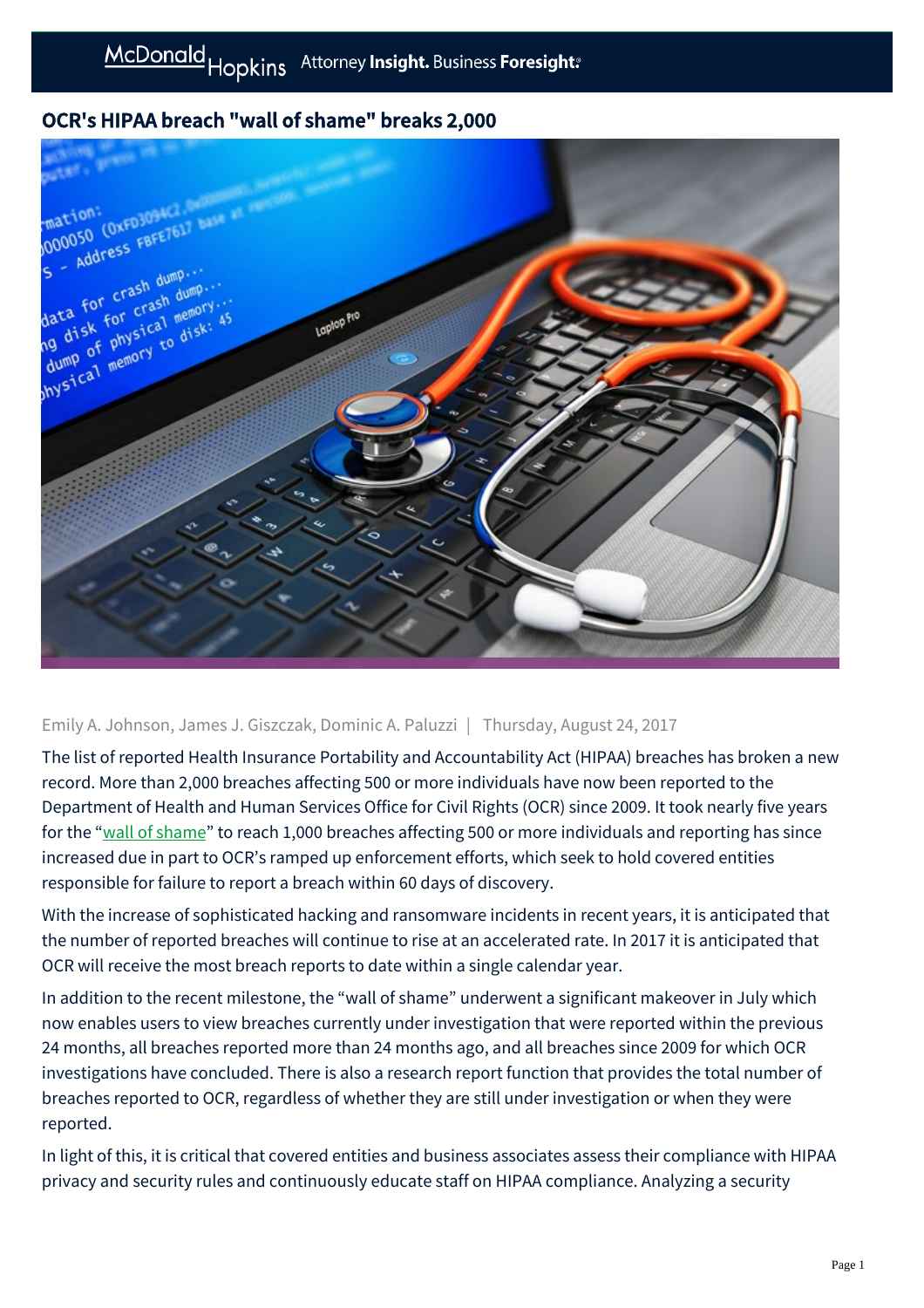incident and determining that a breach occurred can be a complex analysis that significantly eats into the 60-day notification window. In the event of a breach, a strong understanding of the HIPAA breach notification rule is imperative so that notifications are timely filed with the required notification elements.

# HIPAA breach reporting 101

In the event of a breach involving protected health information (PHI), a covered entity should immediately contact its cyber liability insurance carrier to put the carrier on notice of the incident. Once the carrier has been notified, the covered entity should notify its legal counsel regarding next steps and notification obligations. Often, cyber liability insurance carriers have preferred legal counsel they advise covered entities to engage. Once legal counsel is properly engaged, it is important to determine whether a breach in fact occurred. If yes, it is critical to then determine what are the covered entity's notification and reporting obligations. Below is a summary of such obligations.

### What is a data breach breach?

Under the HIPAA Final Rrule, a breach is defined as the acquisition, access, use, or disclosure of PHI, which compromises the security or privacy of the PHI. Excluded from the definition of breach are:

- 1. Any unintentional acquisition, access, or use of PHI by a workforce member or person action under the authority of a covered entity or a business associate, if such acquisition, access, or use was made in good faith and within the scope of authority and does not result in further impermissible use or disclosure.
- 2. Any inadvertent disclosure by a person authorized to access PHI at a covered entity or business associate to another person authorized to access PHI at the same covered entity or business associate, or organized health care arrangement in which the covered entity participates, and the information received as a result of such disclosure is not further used or disclosed in an impermissible manner.
- 3. A disclosure of PHI where a covered entity or business associate has a good faith belief that an unauthorized person to whom the disclosure was made would not reasonably have been able to retain such information.

### 45 C.F.R.§164.402

Under the Final Rule, there is a presumption of a breach unless the covered entity or business associate can demonstrate that there is a low probability that the PHI has been compromised based on a risk assessment of at least the following four factors:

- 1. Nature and extent of PHI involved.
- 2. Unauthorized person who used the PHI or to whom the disclosure was made.
- 3. Whether the PHI was actually acquired or viewed.
- 4. Extent to which the risk to the PHI has been mitigated.

### Who must be notified of a data breach involving PHI?

After determining that a breach occurred, the individual(s) who are the subject of the impermissibly acquired, accessed, used, or disclosed PHI must be notified. Such notification must be made within 60 days of the date the breach is discovered. The notification must include the following information:

- 1. Brief description of what happened, including date of breach and date of discovery, if known.
- 2. Description of types of unsecured PHI involved.
- 3. Steps individuals should take to protect themselves from potential harm resulting from the breach.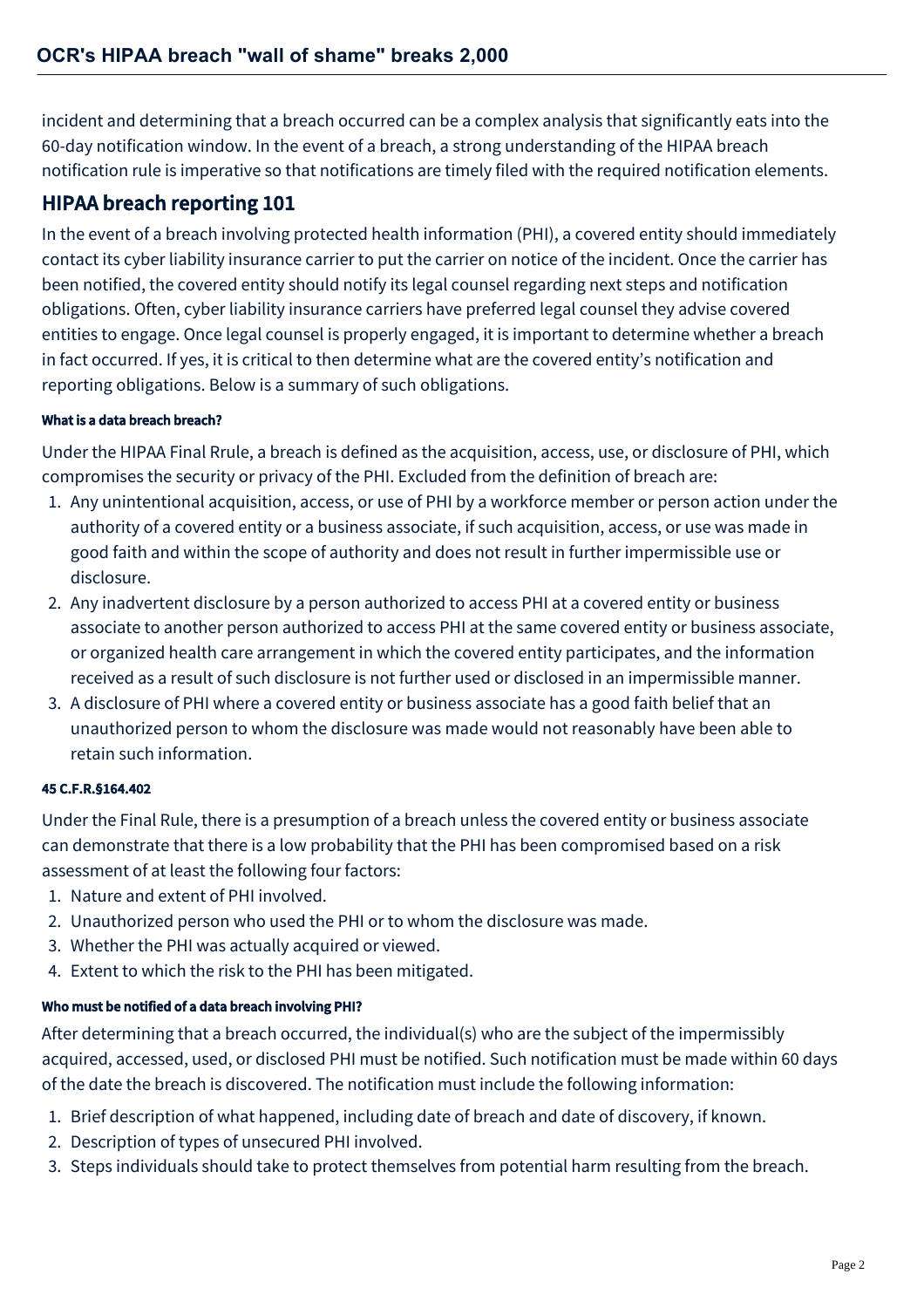- 4. Brief description of what the covered entity is doing to investigate the breach, mitigate harm to individuals, and to protect against any further breaches.
- 5. Contact procedures for individuals to ask questions or learn additional information, which shall include a toll-free telephone number, an email address, website, or postal address.

#### How to Notify Patients?

The written notice described above must be sent via first-class mail to the affected individual at the last known address of the individual, or, if the individual agrees to electronic notice, by email.

If the affected individual is known to be deceased and the covered entity has the address of the individual's next of kin or personal representative, the covered entity must send the breach notification letter via firstclass mail to either the next of kin or personal representative of the individual.

If the covered entity has insufficient or out-of-date contact information that precludes written notification, a substitute notice reasonably calculated to reach the individual shall be provided. Substitute notice is not required when the affected individual is deceased, but the covered entity has sufficient or out-of-date contact information for the next of kin or personal representative of the individual.

#### Who Else Must be Notified?

**OCR**

For breaches affecting less than 500 individuals, the Secretary of the U.S. Department of Health and Human Services (HHS) must be notified no later than 60 days after the end of the calendar year in which the breach was discovered. For breaches affecting 500 or more individuals, covered entities must notify the secretary without unreasonable delay and in no event later than 60 days following discovery of a breach.

To notify the secretary in either case, covered entities must submit an electronic breach report form through the [HHS website.](https://ocrportal.hhs.gov/ocr/breach/wizard_breach.jsf?faces-redirect=true) When submitting a breach report, covered entities will be asked to provide the following information:

- 1. Whether the breach affects less than 500 or 500 or more individuals.
- 2. Whether the report is an initial report or amendment to an existing report.
- 3. Who is filing the report (i.e., covered entity on behalf of itself, covered entity on behalf of business associate, or business associate on behalf of covered entity).
- 4. Name and type of covered entity.
- 5. Contact information (address, name of contact person, email, and phone number).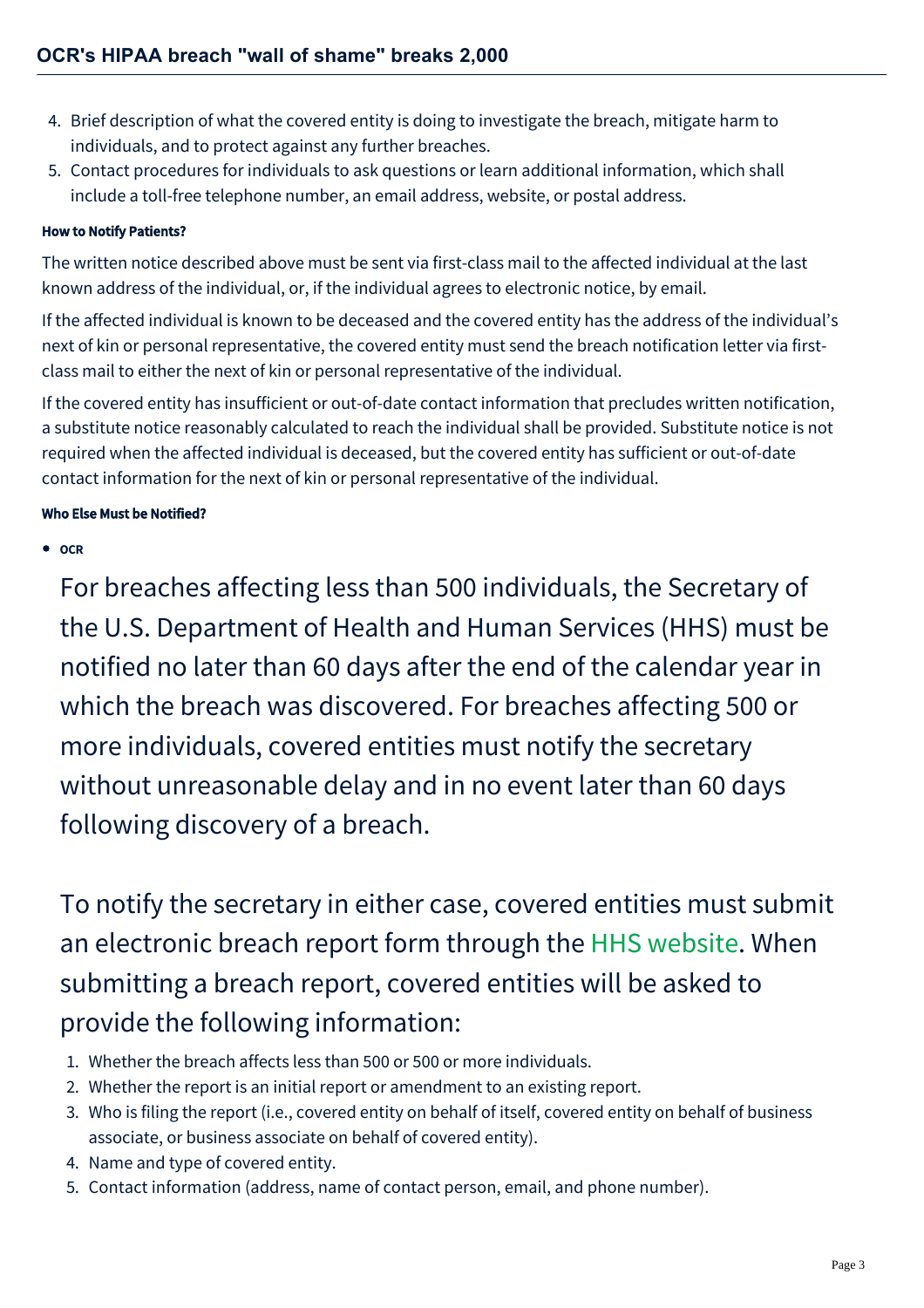- 6. Breach start and end dates.
- 7. Discovery start and end dates.
- 8. Approximate number of individuals affected by the breach.
- 9. Location of breach (e.g., server).
- 10. Type of PHI involved.
- 11. Brief description of the breach.
- 12. Safeguards in place prior to breach.
- 13. Date individual notice was provided.
- 14. Whether substitute notice or media notice was provided.
- 15. Actions taken in response to the breach.

### **MEDIA**

If a breach affects more than 500 residents of a state or jurisdiction, the covered entity is required to notify prominent media outlets serving the state or jurisdiction. This is typically done in the form of a press release to local media outlets servicing the affected area. Similar to individual notices and notices to the secretary, media notification must be provided without unreasonable delay and in no event later than 6o days following discovery of the breach. Such notice must include the same elements required for individual notice described above.

**STATE NOTIFICATION OBLIGATIONS**

Certain states require notification to the attorney general in the event of a breach of personal information. More and more states are including medical information in their definition of "personal information." Therefore, in the event of a breach of PHI, covered entities must also carefully consider reporting obligations under applicable state law. Several state reporting obligations shorten the time period for reporting to a much shorter notification window.